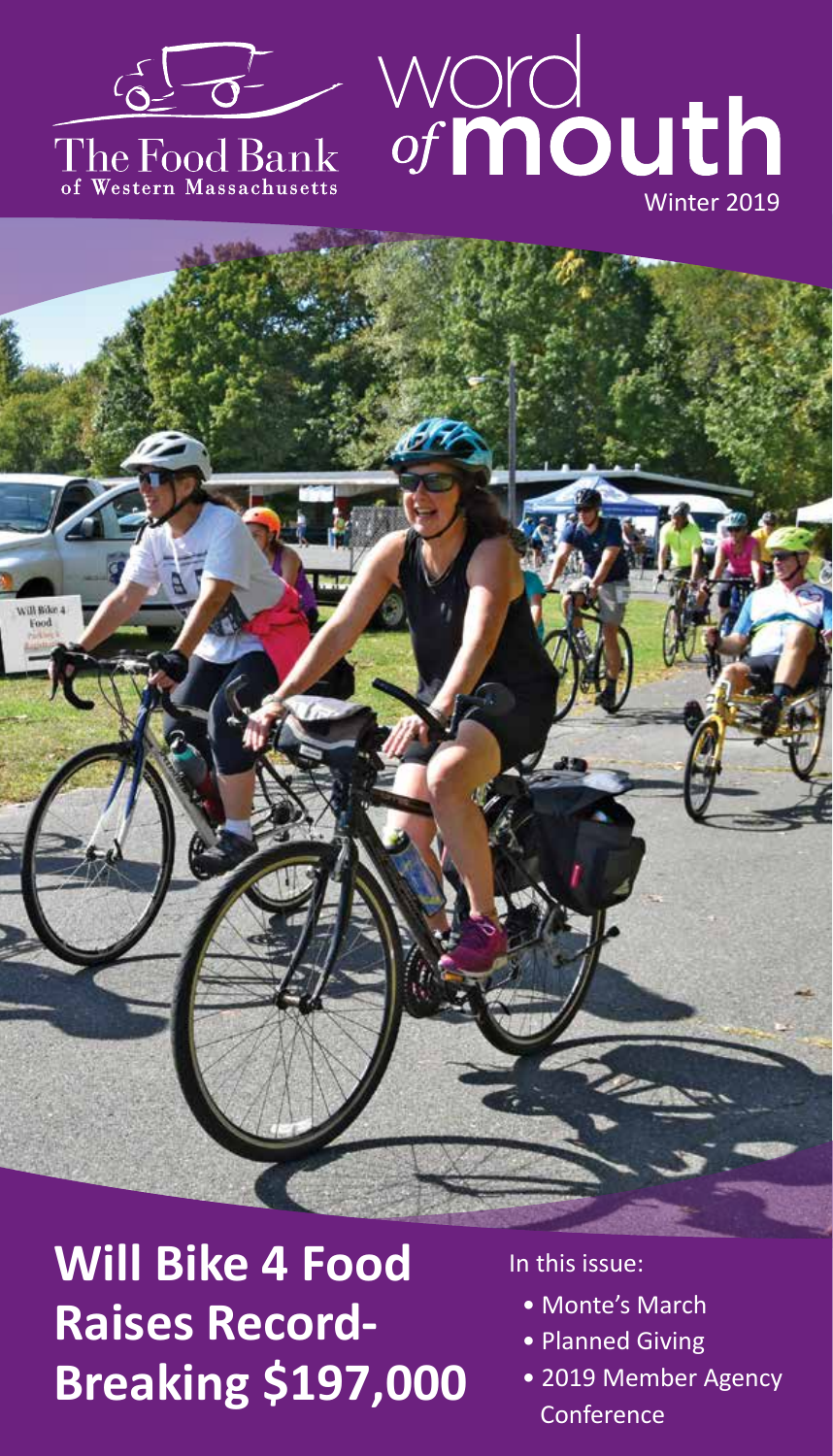## THANK YOU

#### **The following businesses, organizations and foundations made a gift of \$1,000 or more between July 1 and September 30, 2019**

| The 1772 Foundation Inc.               | Irene E. and George A. Davis Foundation      |
|----------------------------------------|----------------------------------------------|
| Berkshire Brewing Company Inc.         | Panera Bread                                 |
| <b>Boston Foundation</b>               | <b>Partners HealthCare</b>                   |
| Chicopee Savings Charitable Foundation | Pennyfarthing Investment                     |
| Coldwell Banker                        | Management, LLC                              |
| Community Foundation of New Jersey     | Polish National Credit Union                 |
| Darden Foundation                      | <b>Quonquont Farm</b>                        |
| DB ADFUND Administrator LLC            | River Valley Market, LLC                     |
| Deerfield Academy                      | Sarah Gillett Services for the Elderly, Inc. |
| Dr. Hauschka Skin Care, Inc.           | South Congregational Church                  |
| Easthampton Savings Bank               | Square Inc.                                  |
| <b>Eversource Energy</b>               | Stop & Shop Family Foundation                |
| <b>Feeding America</b>                 | The Susan A. and Donald P. Babson            |
| Ford Motor Company                     | Charitable Foundation                        |
| Frederick E. Weber Charities Corp.     | TD Charitable Foundation                     |
| <b>GE Foundation</b>                   | United Way of Hampshire County, Inc.         |
| Greater Boston Food Bank               | VFW Post 10338 Emergency Food Pantry         |
| Greenfield Savings Bank                | <b>Walmart Foundation</b>                    |
| Greylock Federal Credit Union          | <b>Webster Bank</b>                          |
| Health New England                     | Western Area Mass. Dietetic Association      |
|                                        |                                              |

#### **The top food donors between July 1 and September 30, 2019**

1. Big Y\*

3. BJ's

- 2. Stop & Shop\*
- 6. WalMart\*

5. Cumberland Farms

- 9. Target
- 10.C & S Wholesale
- 7. Coca-Cola/Minutemaid
- 4. Food Bank Farm
- 
- 8. Szawlowski Potato Farms
- *\*multiple stores combined*



#### The Food Bank Western Massachusetts

For regular updates on Food Bank activities, sign up for our enewsletter at foodbankwma.org





#### *The Food Bank's vision is a western Massachusetts where no one goes hungry and everyone has access to nutritious food.*

Vol 9 — Issue 1 — Winter 2019 Published by The Food Bank of Western Massachusetts 97 North Hatfield Road, Hatfield, MA 01038 413-247-9738 • info@foodbankwma.org • foodbankwma.org

Executive Director, Word of Mouth Editor: Andrew Morehouse Contributing Writers: Lillian Baulding, Michelle Geoffroy Design & Layout: Sarah Adam

The Food Bank is committed to promoting cultural diversity through its board, staff, volunteers and member agencies. This institution is an equal opportunity provider. To file a complaint of discrimination, write: USDA, Director, Office of Civil Rights, Washington, DC 20250-9410.

*Your name is safe. We have never rented, sold, or loaned our donor list, and we never will. Without our donors, our work would not be possible. We value your support and privacy.*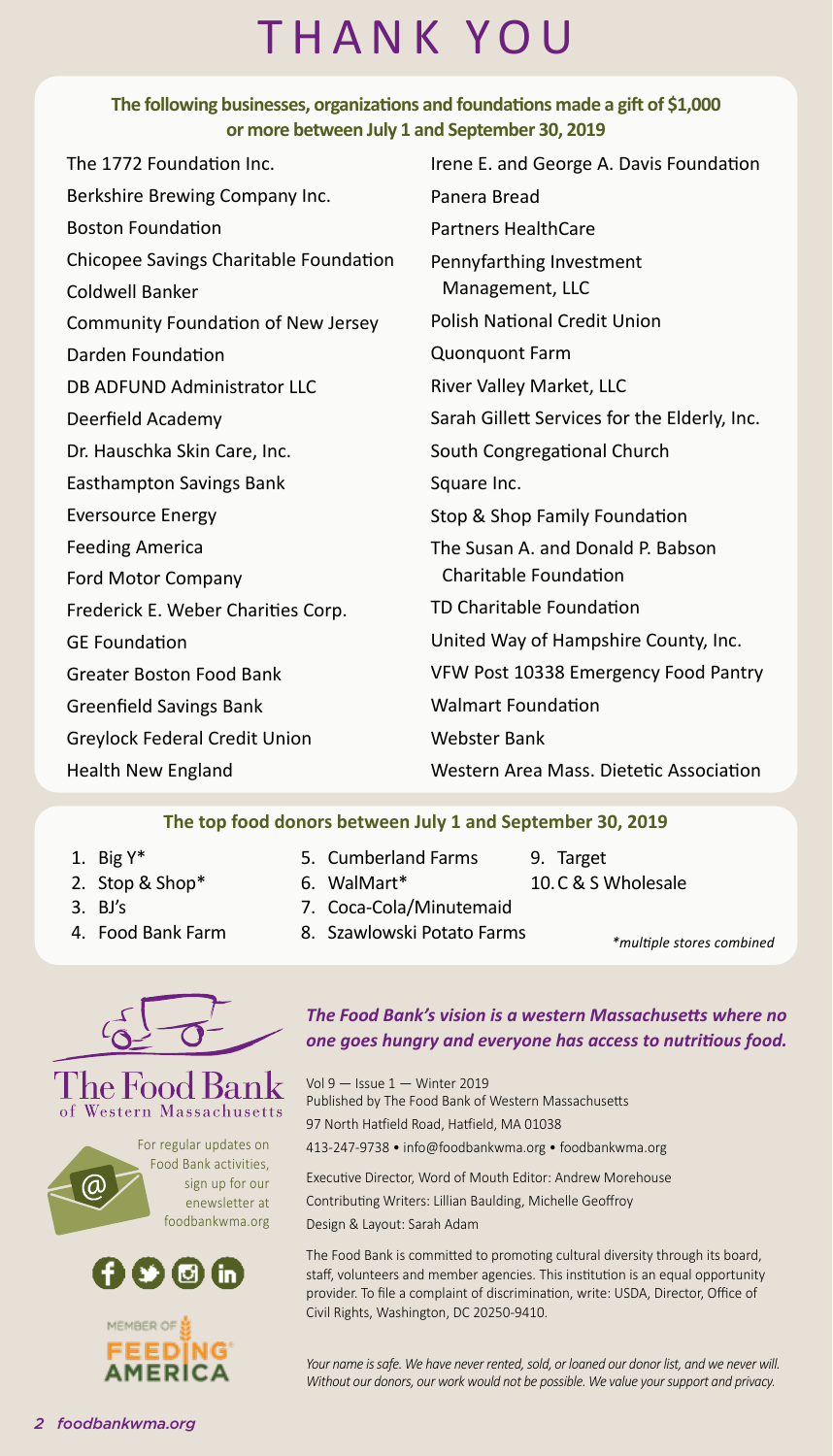#### From the Executive Director



## **Live, grow, and flourish**

Dear friends,

 $\blacksquare$ ust like water and shelter, we  $\bigcup$  need nutritious food to live, grow and flourish. Healthy food gives the mind and body the nutrients they need to reach their highest potential. When individuals and families are strengthened by good food, so too, is our community.

How well we provide sustenance for the most vulnerable in our society reflects our values as a culture. Since 1982, The Food Bank of Western Massachusetts has invested the community's support in our mission to feed our neighbors in need and lead the community to end hunger. After nearly 40 years of resourceful and innovative community leadership, we continue to redefine the concept of healthy food access for neighbors in need in an ever-changing economic landscape. We provide nourishing food to more than 70,000 individuals at risk of hunger every month indirectly through 175 local food

pantries and meal sites, and directly through our Mobile Food Bank and Brown Bag: Food for Elders sites at senior centers.

Here's a real example of our impact:

Deirdre struggles to find food appropriate for the dietary needs of her autistic son, Joey. "I'd spent many days going to sleep with an empty stomach, making sure he had all the food in the house," she recalls.

"I don't know what we'd have done without the food from the pantry."

You are our most valuable resource. The Food Bank's impact is a direct result of the participation and generosity of people who recognize that everyone deserves to live without hunger. Please join us this holiday season by making a gift that can change someone's life.

indien fffort

Andrew Morehouse *Executive Director*

*Winter 2019*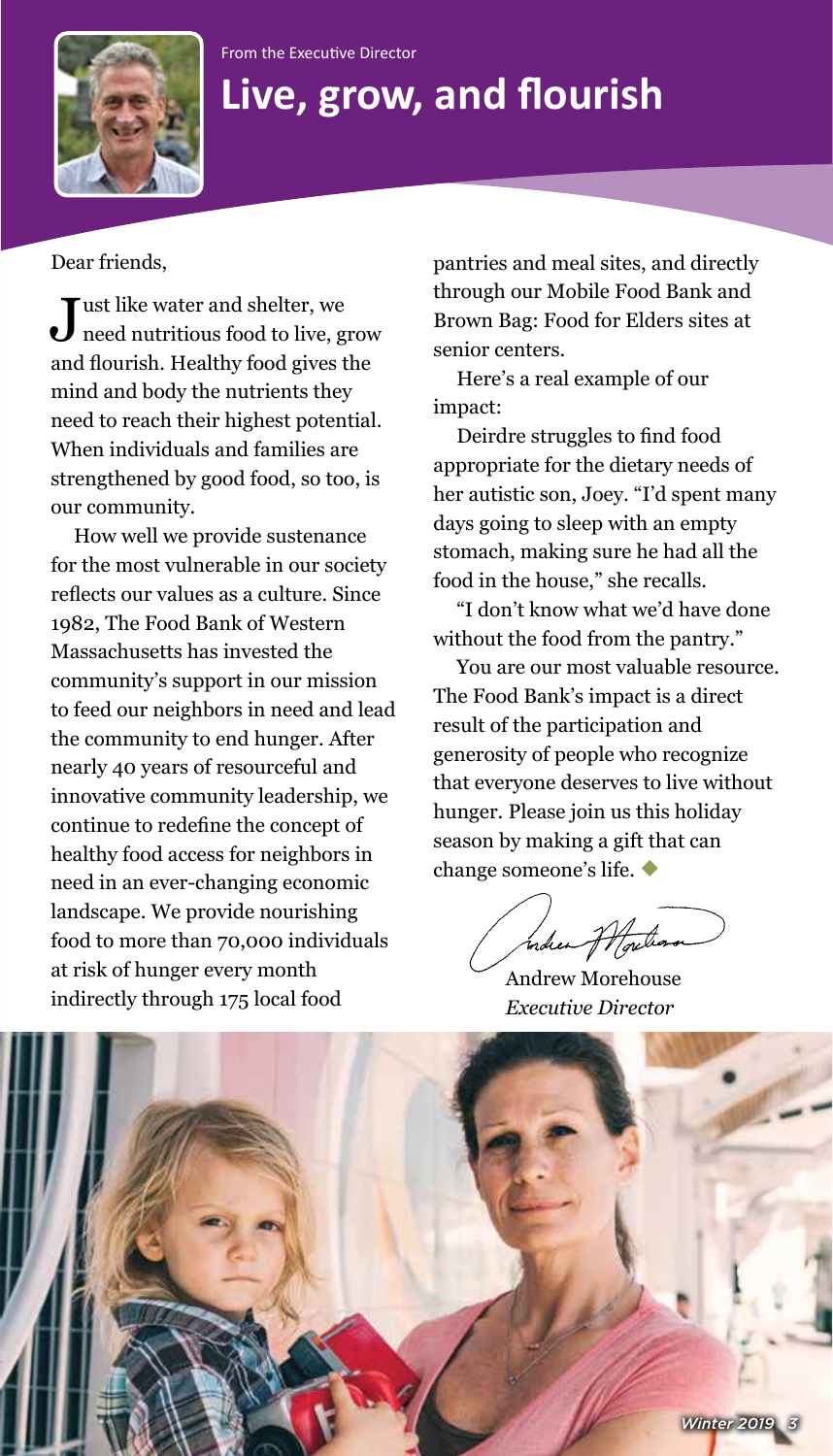#### **Tax reform and it's impact on charitable giving**

For more than 100 years, the U.S. tax code has provided powerful incentives to encourage individuals and corporations to make tax-deductible charitable donations to non-profit organizations like The Food Bank. However, the tax reform that went into effect on January 1, 2018 dramatically changed this history.

The tax reform significantly increased the incentive of 28 million taxpayers to move from itemizing their tax returns to claiming the much higher standard deduction, thereby reducing charitable contributions to nonprofit organizations. According to the Giving Institute's recentlyreleased Giving USA 2019 report – which draws on annual research conducted by the Indiana University Lilly Family School of Philanthropy – charitable giving declined by 1.7% last year when adjusted for inflation.

However, it is believed that most of these taxpayers were likely unaware their filing status would change prior to the preparation of their 2018 returns and continued giving as they had in the past. Geoff Plague, Managing Director, Tax, Public Policy, and Government Relations at Feeding America (the national network of food banks), recently reported "especially troubling is the likelihood that 2019 will produce an even more precipitous decline in charitable giving now that taxpayers realize the tax implications of the higher standard deduction."

Fortunately, individual giving to our Food Bank increased by

17% in our fiscal year 2019 ending September 30 compared to last fiscal year. We received \$2.1 million in individual donations, representing about half of our annual operating budget. Of this amount, \$116,143 represented six planned gifts. We also received numerous donations through donor-advised funds, which is one of several ways to make charitable donations and still receive direct



tax benefits despite the tax reform. With three months remaining in 2019 – the height of our fundraising season – we are hopeful that the tax reform will not adversely impact charitable giving to The Food Bank. We are eternally grateful to all our loyal and new supporters who invest in our mission.  $\blacklozenge$ 

#### Visit our website, **foodbankwma.org/ plannedgiving**

to learn more about planned giving options and consult *4 foodbankwma.org* with a financial advisor.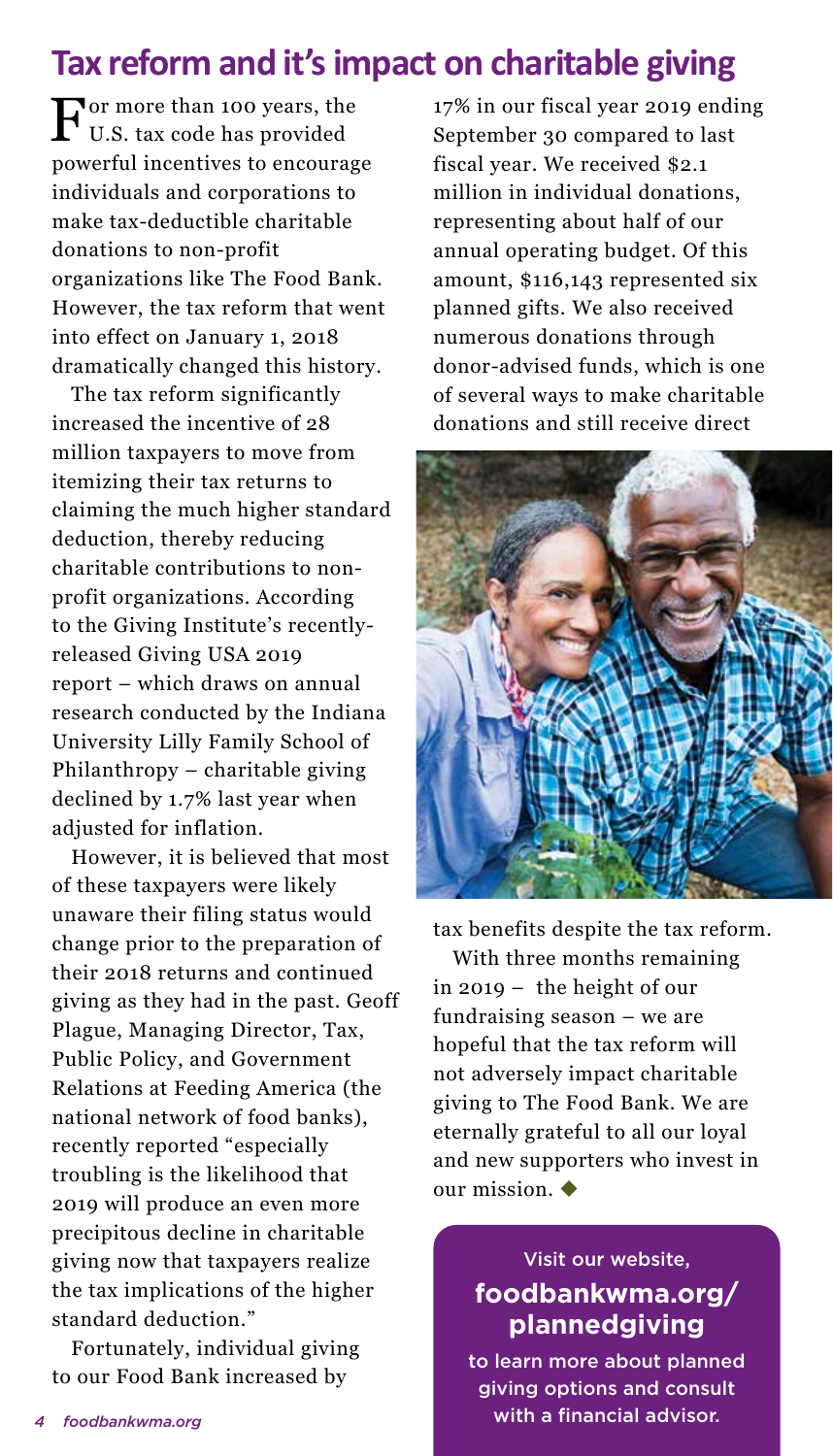

#### **Will Bike 4 Food raises record-breaking \$197,000 to support struggling households**

The Food Bank's 9th Annual<br>Will Bike 4 Food has so far raised a record-breaking \$197,000 to support local households facing hunger. The annual cycling event kicked off on September 29 at the Lion's Pavilion in Hatfield and drew 450 participants of all ages who raised funds and rode one of four scenic routes through the Pioneer Valley. Immediately following Will Bike 4 Food, The Food Bank announced that \$170,000 had been raised. However, cyclists raised an additional \$27,000 by the October, 31 fundraising deadline.

Local organizations, corporate groups and children were among the top-team fundraisers recognized at the event, including: Heart & Soul (\$10,995), 50/50 Fitness (\$9,923), CS Energy (\$9,550), Ewing RR (\$5,596), Stop & Shop (\$3, 694), and Kids Bike (\$3,690).

"A great time was had by all while doing good at the same time", said

Andrew Morehouse, Executive Director of The Food Bank. "The community provided the equivalent of 591,000 healthy meals in the region. We're grateful to everyone who came out to support our cause to feed our neighbors in need."

All proceeds from Will Bike 4 Food will benefit The Food Bank, helping our organization distribute healthy food to more than 175 food pantries, emergency meal sites and shelters. The donations will also support our direct-toclient feeding programs, including the Brown Bag: Food for Elders (serving monthly thousands of area seniors) and our Mobile Food Bank (bringing fresh, healthy groceries directly to communities lacking access to nutritious food).

The Food Bank would like to thank all who participated in Will Bike 4 Food for supporting their neighbors during this event.

Read more at **foodbankwma.org/news**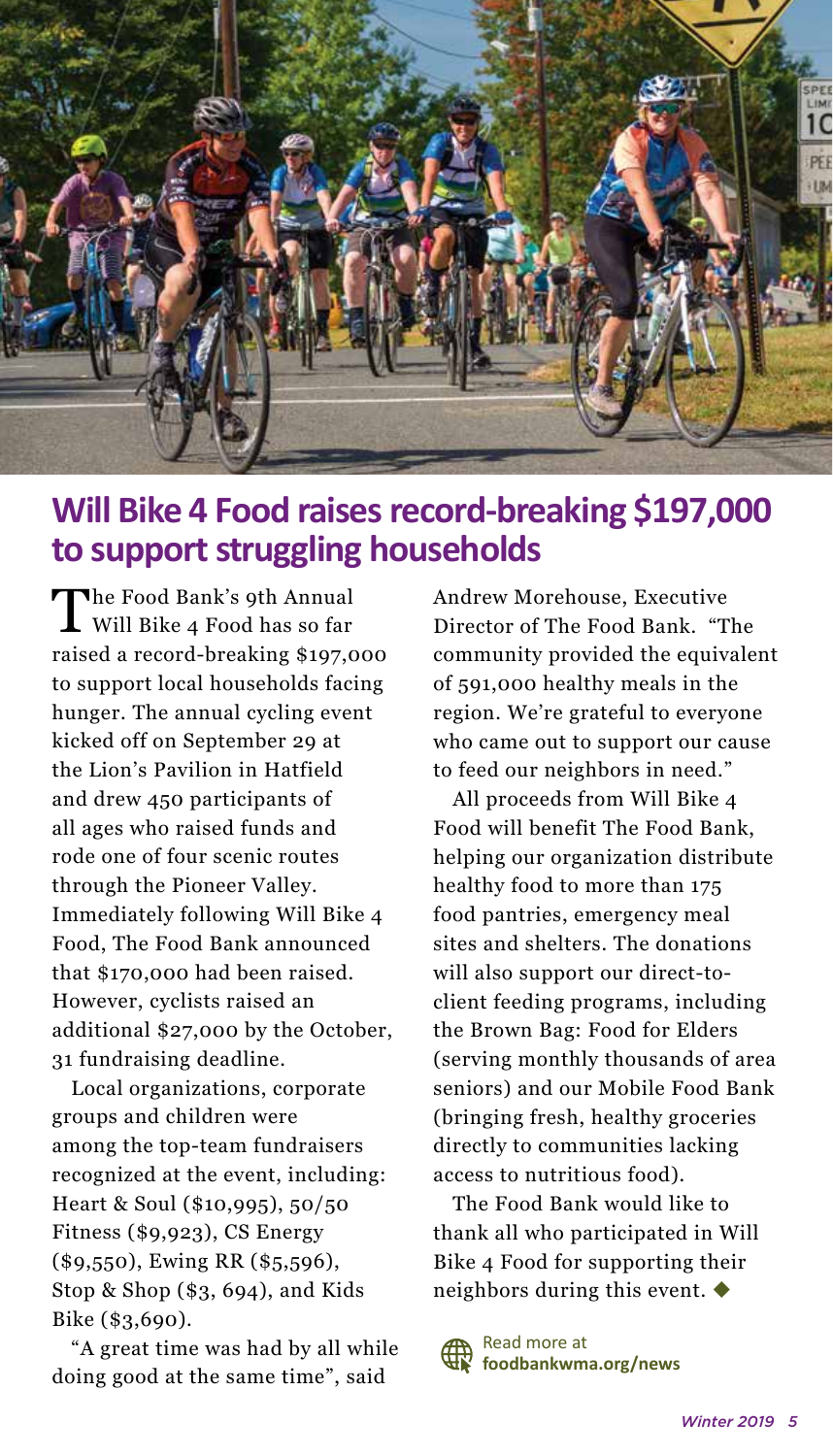#### **Member Agency Conference shifts focus on hunger**

*In an Op-Ed, Michelle Geoffroy, Agency Relations Manager at The Food Bank, explains the importance of connecting with the food pantries, meals sites, and social service organizations we partner with during our annual Member Agency Conference which took place this year on Tuesday, October 29 in Springfield.*

 $\displaystyle\prod_{\text{works}~\text{over}~\text{long}~\text{are}~\text{on}~\text{practical}}$ workshops are on practical management. This year, though, our theme was "Shifting the Focus: Viewing Hunger Through a New Lens." All our workshops were focused on viewing hunger in a new way – through the lens of college students wondering where their next meal is



coming from, or the lens of public policy, or through the social stigma underlying causes.

*I'm proud to say, it was our most exciting conference ever with 74 attendees.*

It's so easy to get bogged down in our day-to-day work and so hard to find time to step back and look at the bigger picture. Even more rarely do we get to do that with people who are so deeply engaged and intimately familiar with what food insecurity really looks like in our community, and the underlying issues that cause it.  $\blacklozenge$ 

Read the full article at **foodbankwma.org/news**

## **Feeding America's Map the Meal**

Map the Meal Gap 2019 is the latest report by Feeding America® on food insecurity and the cost of food at both the county and congressional district level. Map the Meal Gap 2019 reveals that food insecurity exists in every county in The Food Bank's service area and is higher than the statewide average. Overall, food insecurity in western Massachusetts ranges from a low of 8.8% of the population in Franklin County up to 9.7% in Berkshire County.

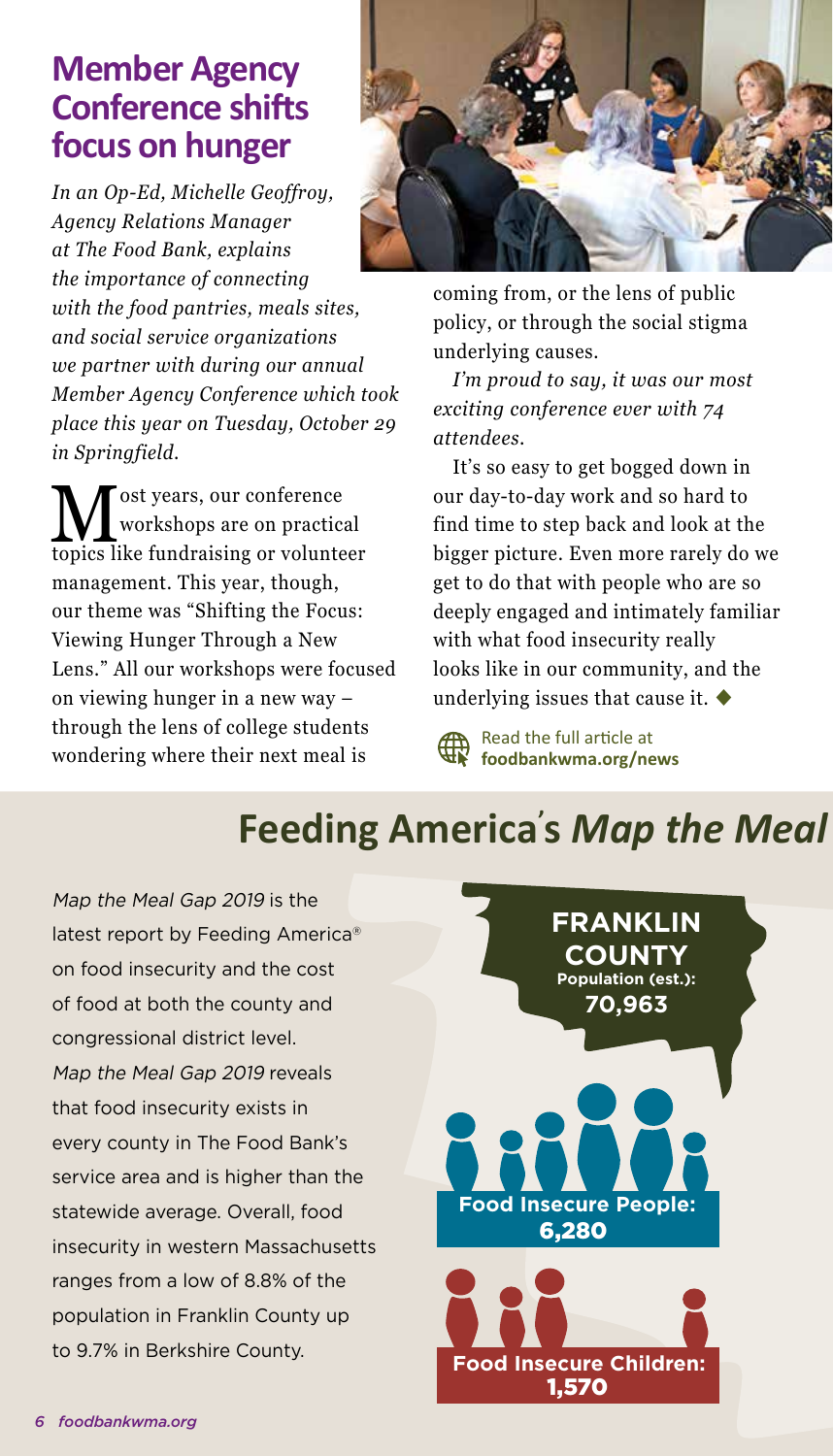### **Transportation Forum addresses social inequities**

The Food Bank co-hosted *How Do We Get There from Here: Western MA Transportation Forum* at the Northampton Center for the Arts in September. The standing room-only event of more than 144 attendees launched a collaboration between state legislators, public transportation

planners, Regional Transit Authorities, advocates, social service organizations, and public transportation users. A lack of adequate public transportation in the region is a leading cause of food insecurity. Many low-income individuals without private vehicles in western Massachusetts

struggle getting to jobs, grocery stores and health care appointments in neighborhoods lacking bus service or with limited bus schedules.

"We were pleased to be able to partner with the Massachusetts Public Health Association, the Western MA Health Equity Network, Cooley Dickinson Hospital, Stavros Center and many other vital organizations to create this opportunity for people who care about transportation policy in western



MA to come together for a productive conversation," says Laura Sylvester, Legislative and Community Partnership Coordinator at The Food Bank.

## **s** *Map the Meal Gap 2019:* **Franklin County Spotlight**





To learn more about the *Map the Meal Gap,* visit **map.feedingamerica.org.**